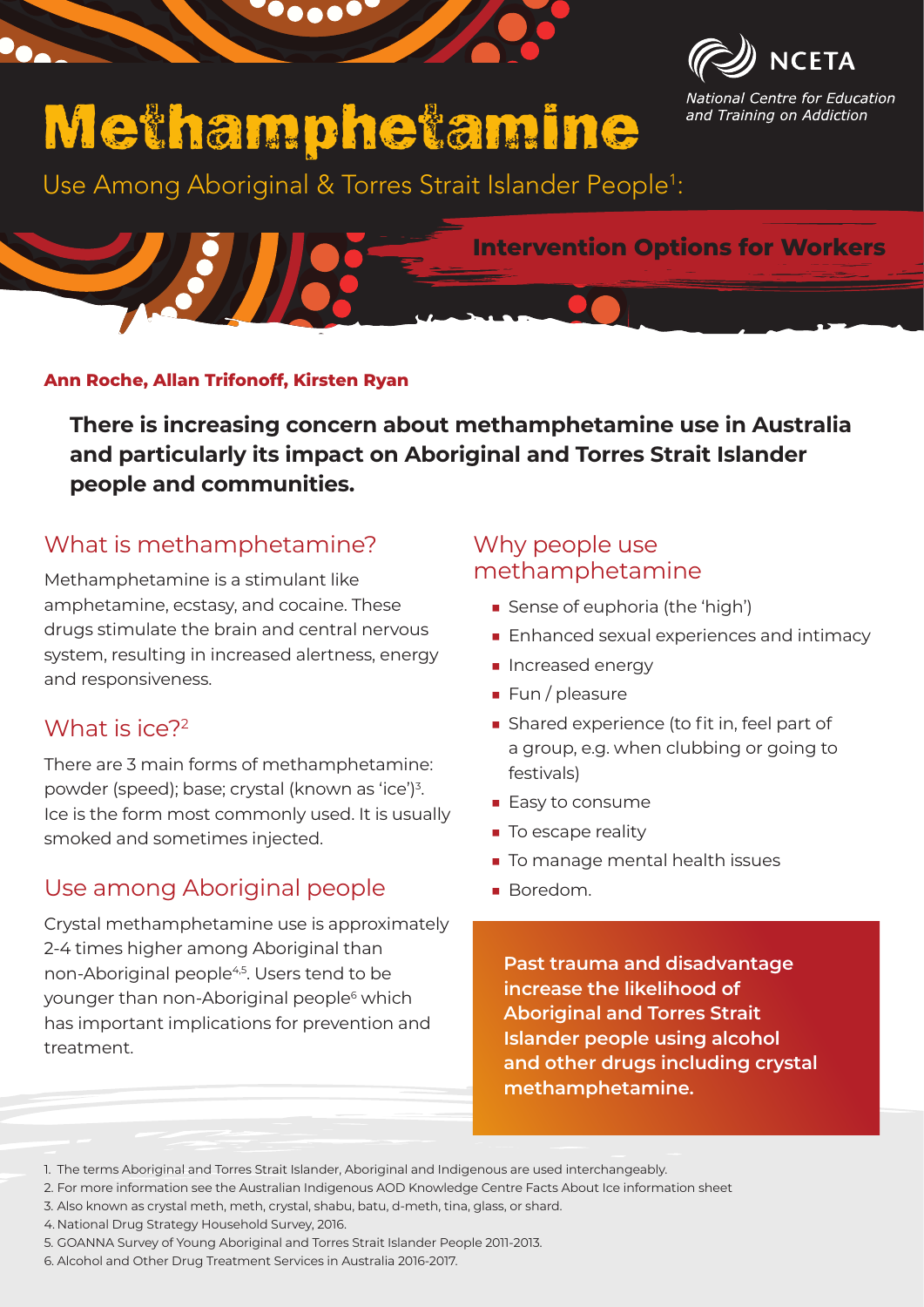**Methamphetamine Use Among Aboriginal & Torres Strait Islander People :**

37703



Cardiovascular problems (e.g., increased heart rate and blood pressure), lung<sup>8</sup> and kidney problems, strokes, seizures, loss of appetite, headaches & dizziness

Panic attacks, aggression, irritability and mood swings, anxiety, psychosis, poor risks assessment judgement

#### **Physical Psychological Social and Emotional**

Relationship problems with family, friends and community, increased risk of criminal justice system involvement

**NCETA** 

### Poly-drug use

- Is very common
- Mostly includes alcohol
- Often involves other stimulants (cocaine, ecstasy): increasing risk of psychosis, anxiety, panic attacks, heart problems and serotonin syndrome
- Sometimes involves depressants (alcohol, cannabis): possible effects include heart problems, dehydration, overheating, kidney failure, respiratory infections.

### Patterns and problems

About 20% of people who use methamphetamine are dependent.

Most people who use methamphetamine are not dependent (see below).

Patterns of use occur along a continuum with different types of potential effects.

Infrequent use can quickly escalate to more frequent use and dependence.

| <b>Patterns</b> | Infrequent use        | <b>Frequently intoxicated</b><br>but not dependent | <b>Dependent on crystal</b><br>methamphetamine                                                     |
|-----------------|-----------------------|----------------------------------------------------|----------------------------------------------------------------------------------------------------|
| <b>Effects</b>  | Mood swings           | Family / relationships<br>problems                 | Impaired control over use                                                                          |
|                 | Erratic behaviour     | <b>Employment issues</b>                           | Problems cutting down or<br>stopping despite ongoing<br>physical, psychological or<br>social harms |
|                 | Sleep problems        | Mental health issues                               | Relapse is common                                                                                  |
|                 | Loss of appetite      | Aggression (towards self<br>/ others)              | Long-term recovery period is<br>needed                                                             |
|                 | Increased risk-taking | Crime                                              |                                                                                                    |

7. For more information about the physical, psychological and social and emotional wellbeing impacts go to the Cracks in the Ice website: https://cracksintheice.org.au/how-does-ice-work.

8. Particularly when associated with tobacco smoking – tobacco smoking rates while declining are nevertheless disproportionately high among Aboriginal and Torres Strait Islander people.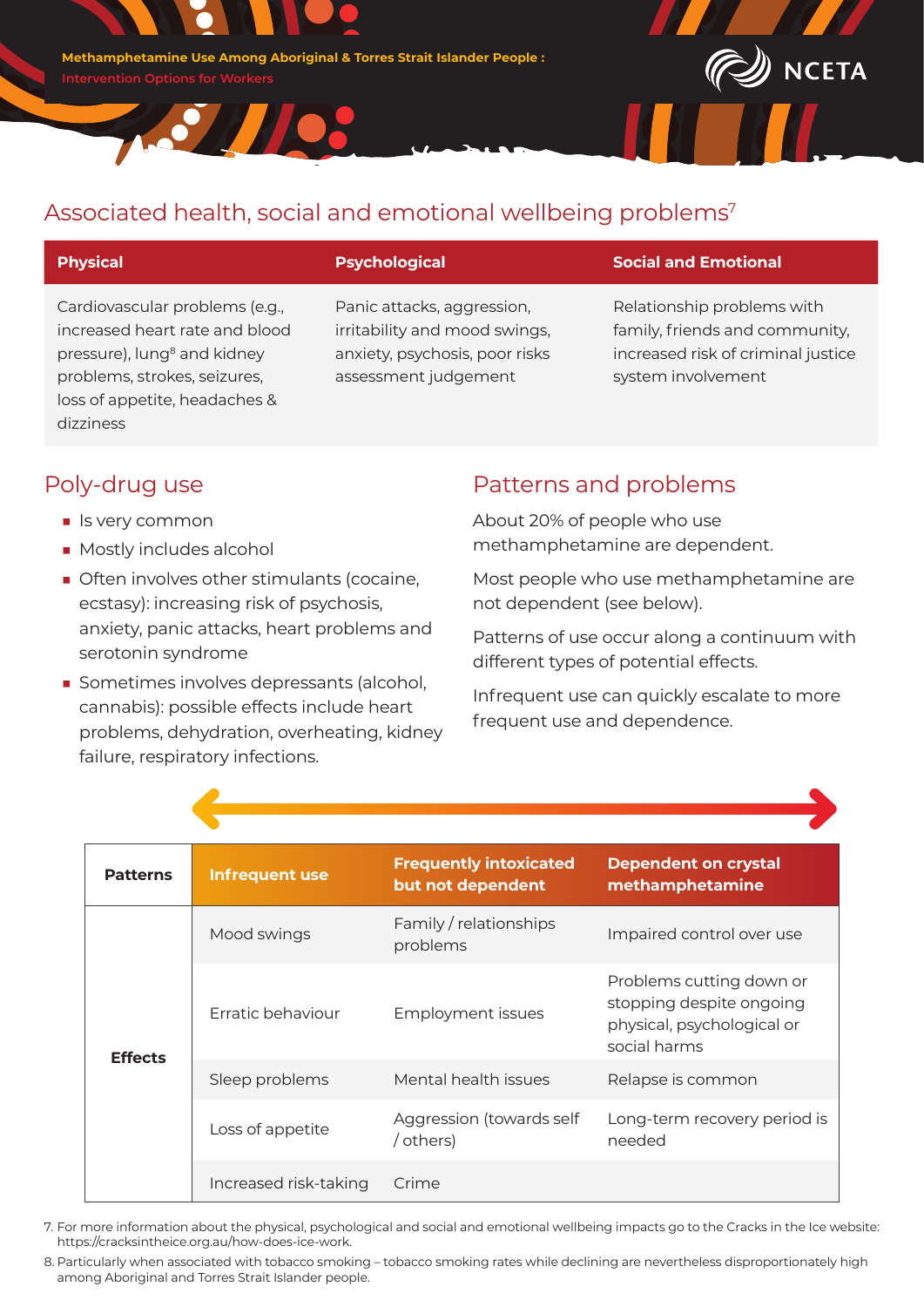**Methamphetamine Use Among Aboriginal & Torres Strait Islander People :**

<u>Sylles</u>

People using methamphetamine often don't eat, drink or sleep for several days. This alone can cause problems, separate to the effects of the drug. To minimise such problems, encourage:

- Lots of sleep
- Eating nutritional food
- Drinking plenty of water
- Avoiding lights and stimulation and try to keep them calm and safe.

### Yarning about methamphetamine

When working with young Aboriginal and Torres Strait Islander people about methamphetamine-related issues, take a 'yarning' approach rather than asking direct questions.

This is particularly useful not only to discuss methamphetamine but also other related matters e.g., alcohol or other drug use, sexual behaviour or contact with police and the criminal justice system.

A helpful resource is the *Yarning about Ice* tool*9*. It utilises a strengths and wellbeing approach and includes a screening tool.

Consider using a talking circle. Talking circles are a great way to bring people together to create a safe and positive environment by:

- Encouraging people to speak freely and to share their views and experiences
- Relying on both spoken and unspoken language with members showing respect and trust by listening to one another
- Providing an opportunity for people to talk, laugh, and make decisions in a nonthreatening and positive environment.

Talking Stones are an example of a tool that can facilitate talking circles. A Talking Stone is used to allow people to speak freely and share their thoughts.

 $\!\!\!\!\!D\!\!\!\!\!/\,\,$ NCETA

When a Talking Stone is held with a sense of faith and belief it empowers a person to focus and attract positive thoughts.





<sup>9.</sup> Copies of Yarning about Ice developed by the Remote AOD Workforce Program and the Menzies School of Health Research can be downloaded from the Remote AOD Workforce Program website: http://www.remoteaod.com.au/sites/default/files/images/Yarning%20 about%20Ice%202015.pdf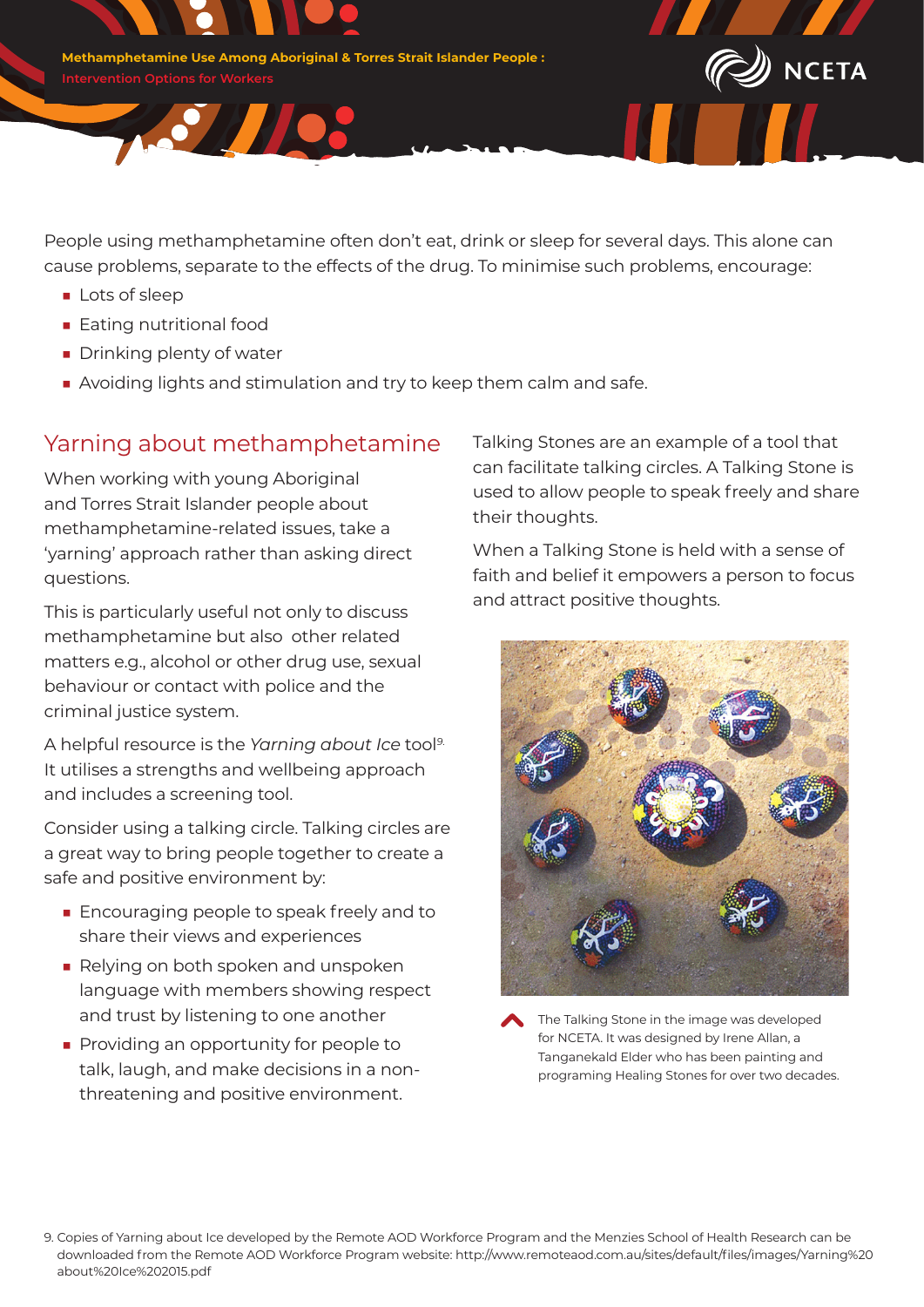**Methamphetamine Use Among Aboriginal & Torres Strait Islander People :**

<u>Sylvice</u>



People who are dependent can and do recover. A range of effective interventions are available. Appropriate intervention depends on: what the person wants, what they've tried before, their level of dependence, amount of methamphetamine used, their health social and emotional wellbeing and available resources. For people with less severe problems, support from non-AOD specialist services (e.g., community-controlled health services, GPs, clinics and hospitals) may be helpful. Heavy prolonged use, and more severe problems, may require more intensive intervention.

#### **Harm Reduction**

Address intoxication risks and 'come down' effects and strategies to prevent harm.

Encourage strategies for: cutting back, using with safe and trusted people, using clean needles<sup>10</sup>. Provide education / information about safe sex options, risk of sexually transmitted infections and diseases and pregnancy https://insight.qld.edu.au/shop/harm-reduction-for-methamphetamine-prompt-cards

#### **Assessment**

Stages of Change https://insight.qld.edu.au/shop/indigenous-stages-of-change-story Indigenous Risk Impact Screen (IRIS) https://insight.qld.edu.au/shop/iris-screening-instrument-and-risk-card Handbook for Aboriginal Alcohol and Drug Work - Chapter 6: How to assess a client who uses stimulants https:// ses.library.usyd.edu.au//bitstream/2123/8339/6/2012-handbook\_online-version3.pdf

#### **Brief Interventions**

Provision of education and information including factsheets https://www.menzies.edu.au/Resources/?research-are a%5b%5d=Mental+Health+and+wellbeing

5A's brief intervention for tobacco cessation but can be adapted for methamphetamine-related interventions https://www.racgp.org.au/clinical-resources/clinical-guidelines/key-racgp-guidelines/view-all-racgp-guidelines/ supporting-smoking-cessation/the-5as-structure

Meth Check https://insight.qld.edu.au/shop/meth-check-brief-intervention-tool

#### **Counselling**

Motivational Interviewing (MI), Cognitive Behaviour Therapy (CBT). See Handbook for Aboriginal Alcohol and Drug Work https://ses.library.usyd.edu.au//bitstream/2123/8339/6/2012-handbook\_online-version3.pdf

#### **Self-help Programs / Support Networks**

Alcoholics Anonymous, Narcotics Anonymous and other supportive community groups.

#### **Withdrawal Management**

Refer to GP, withdrawal management service or hospital.

#### **Rehabilitation**

Residential rehabilitation, day rehabilitation programs, therapeutic communities are available.

#### **Relapse Prevention and Management<sup>11</sup>.**

Develop relapse prevention and management plans with clients to access help as needed and help them engage in meaningful activities.

10. Needle sharing increases the risk of diseases e.g., Hepatitis B and C. Discuss with clients the risks of sharing needles, how to access to clean needles / syringes and encourage regular health screening.

11. The nature of addiction means that people relapse, this is part of the recovery process.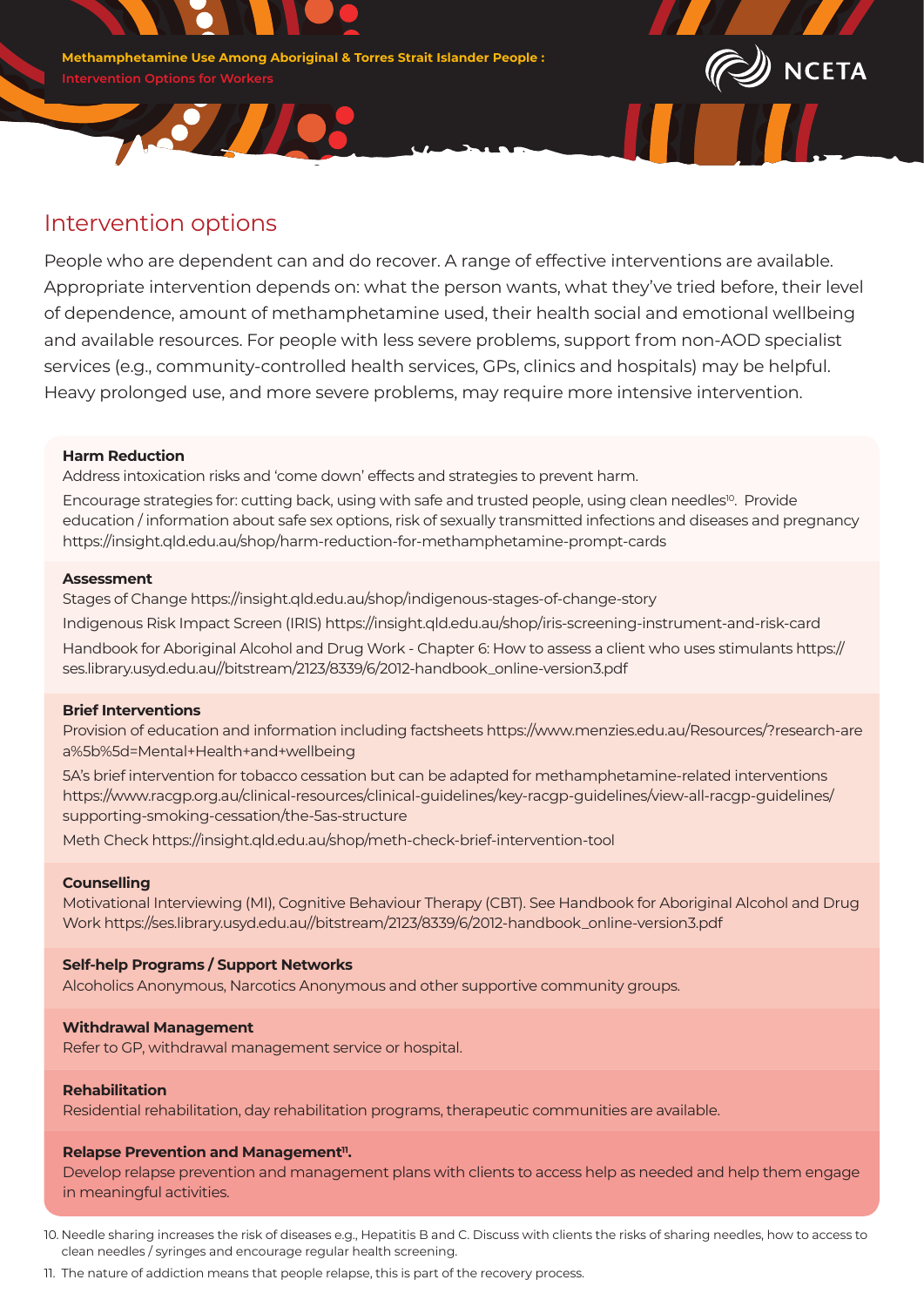

S // / O



## When providing treatment for methamphetamine:

- 1. Involve immediate and extended family members (while respecting the client's privacy)
- 2. Recognise traditional healing role, where culturally accepted and requested
- 3. Ensure all educational and harm reduction materials are culturally appropriate, and at an appropriate reading level
- 4.Involve culturally appropriate assessments, including seeking information from the client, their family, and other service providers
- 5. Include liaison with other services that can provide appropriate support and follow-up.

AODconnect is an app developed by the Australian Indigenous Alcohol and Other Drug Knowledge Centre. It is a national directory of AOD treatment services for Aboriginal and Torres Strait Islander peoples<sup>12</sup>: https://aodknowledgecentre.ecu.edu.au/key-resources/ publications/?id=29960 [Available for download from iTunes and Google Play Store].

### **Worker wellbeing**

When working with people using crystal methamphetamine you may experience:

- Heavy work demands
- Poorly defined roles and boundaries with clients and community
- Role stigmatisation and racism
- Lack of cultural understanding and support from non-aboriginal colleagues
- Isolation when working in remote areas.

To prevent and address worker stress and burnout:

- Organisations can provide extra support, mentoring, training and role clarity
- Individuals can monitor work/life balance, set realistic expectations, enjoy successes.

**NCETA's Feeling Deadly, Working Deadly resource provides more information about worker wellbeing.** 

**(free hard copies are available or can be downloaded from www.nceta.flinders.edu.au)** 

**NCETA's online Ice: Training for Frontline Workers is a free and comprehensive resource for frontline workers who want to enhance their crystal methamphetamine skills and knowledge. Includes a customised topic Working with Aboriginal and Torres Strait Islander People. (available from https://nceta.androgogic.com.au/)**